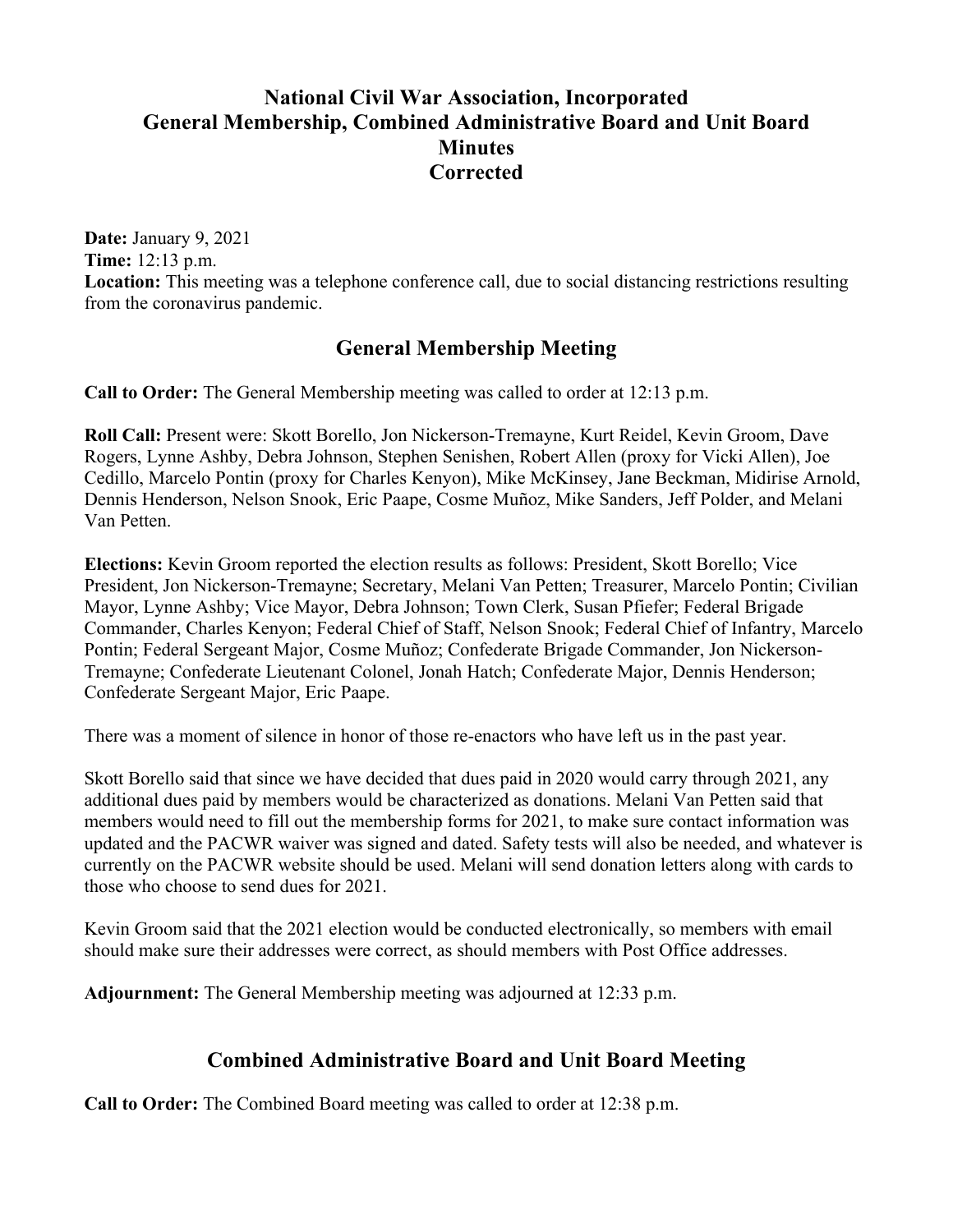**Roll Call:** Present were Skott Borello, Jon Nickerson-Tremayne, Marcelo Pontin (proxy for Charles Kenyon), Dave Rogers, Robert Mayer, Cosme Muñoz, Mike McKinsey, Robert Allen (proxy for Vicki Allen), Stephen Senishen, Jeff Polder, Kurt Reidel, Kevin Groom, Lynne Ashby, Debra Johnson, Midirise Arnold, and Melani Van Petten.

**Approval of Minutes:** A motion was made and passed to table the minutes of the meeting of November 7, 2020 until the next meeting, at the request of Jon Nickerson-Tremayne.

**Approval of Agenda:** The agenda was approved.

**President's Report:** Skott Borello said that he had been trying to contact someone from PACWR without success. He said that the NCWA has a whole lot of events in the works, including a tactical and a full battle event at Mahon Ranch, a tactical at Capay Valley, and potential new events at Petaluma, Laytonville, and a new site in Fresno. He also said that the Kennedy Mine at Jackson really wanted us back. He said that our insurance was still inactive, and that he has until March 1 to decide whether or not to reactivate it, and that the premium was \$4300.00.

**Vice President's Report:** Jon Nickerson-Tremayne thanked Skott for being pro-active in regard to scheduling. He said that we had lots of possible new event to choose from, and that new relationships were being formed with possible hosts. He said that some hosts really wanted school programs, but that the kids would have to be back in school for that to happen. He mentioned a possible new event at Laytonville, in a nice wooded area that was a former gun range. He said that we could do a public event if restrictions were lifted at least six days before the event, and otherwise it could be rescheduled as a tactical. He said there was possible financing from historical museums for an event in Petaluma, but there was no set date yet because of COVID restrictions. Jon said that the new site in Fresno was state property, and required a deposit from us, which would only be 80% refundable if we canceled. Skott observed that we would like to standardize our contracts, with no money required from us, and a split of revenues from the school days. Jon said he thought the deposit requirement was suitable for a new event, as they didn't yet know us. Jane Beckman commented that she had been trying to make contact with someone at Angel Island, but with no success so far, and she really wasn't expecting the event to happen this year.

**Secretary's Report:** Melani Van Petten reported that nothing had changed since the last meeting, with a total of 246 members for 2019 and 2020, including babies and children, of whom 171 were current for 2020. She said that all members, even those with Lifetime memberships, must fill out membership forms every year, to make sure that we have current contact information and signed waivers, as well as safety tests. She said that she would send an email reminding members to register for 2021, and encouraging them to send whatever money they could, as we could use the income in the absence of our regular sources.

**Treasurer's Report:** Marcelo Pontin said that the good news was that we had received around \$2300.00 in membership dues, about \$985.00 in donations from members, \$485.00 from Facebook donations sought by members, and \$70.45 from Amazon. He said that we have enough money to cover our insurance premium. He said that unit assets were held by the individual units. He detailed yearly expenses as \$40.00 per month (\$480 per year) for Quickbooks, \$99.00 per year for the website, and \$118.00 for the Post Office Box, for a total of \$697.00 per year in regular expenses. (See attachments) Lynne Ashby commented that we should pay the premium for insurance for the Executive Board as soon as possible. Skott gave examples of why such insurance might be needed, and said that Grant Harrison had negotiated with Marysville to provide their own event insurance, but that Mahon Ranch and state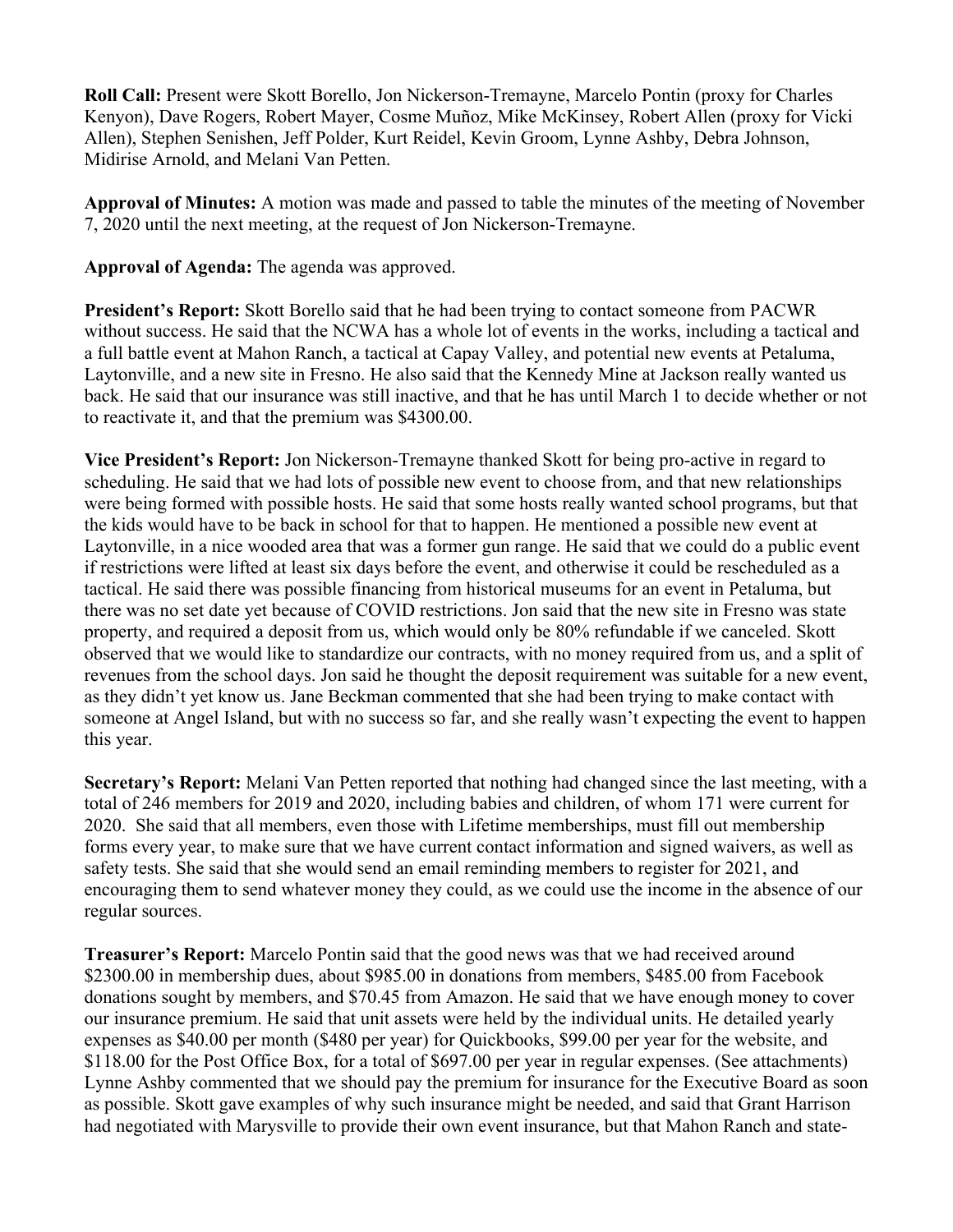owned venues required us to have our own insurance. Jane said that Angel Island called us volunteers to bring us under their insurance, and Skott asked if we could document that. Jane and Melani said they would try to contact someone at Angel Island.

### **Committee Reports:**

**Planning Committee:** Jon said the committee would hold a meeting soon.

**Webmaster:** Melani said that she would continue to update the website, including a list of our tentative events for 2021.

**Marketing:** Skott said that the workday would be focused on setting up Flo's trailer to be used for advertising and recruiting. He said that Daniel Smith would be bringing his portable woodshop to the workday, and also was donating materials. It was decided that Daniel should be reimbursed \$200.00 for the gas he would use to get to and from Skott's place, and after some discussion, it was decided that Skott and Cosme would each donate \$90.00, and Jon would put in \$20.00. Melani will send donation receipts if requested.

**Safety and First Aid:** Lynne Ashby said again that we have been very safe, since we haven't done anything. It was suggested that brigade commanders need to check their units' kits to make sure that everything needed is present and not outdated.

**Rank Ratio:** No report; rank ratio has been suspended since 2011. Skott said we should try to recruit more privates.

**PACWR:** Skott said again that there is effectively no PACWR at the moment, as the only active officers were Secretary Brendan Krepchin, and webmaster Scott Spence. He asked again for volunteers to chair PACWR, and said that we had to maintain it for insurance purposes, to show that we all operate under the same safety rules. Jon said that perhaps an NCWA past president should volunteer to chair PACWR, and suggested Jeff Polder. Jeff said that he might be moving away soon, but was willing to look into it in the meantime.

### **Old Business:**

**Rules and Bylaws:** Skott said that the Rules Committee should be temporarily suspended, since we have so much else to deal with at the moment.

#### **New Business:**

*Dispatch*: Jon suggested that there be a deadline of February 25 for a *Dispatch* on March 1. Melani requested that everyone should send articles by that date.

**Work Party:** Joe Cedillo said that all are invited to the work party for Flo, and anyone interested should contact him.

**Flo:** Eric Paape suggested that Flo might take part in a non-firing drill at Williams, CA. Skott said that he was responsible for Flo as a club asset, and any proposals for her use should be made to him, with details. He said that the only way Flo would be allowed to go anywhere was in the